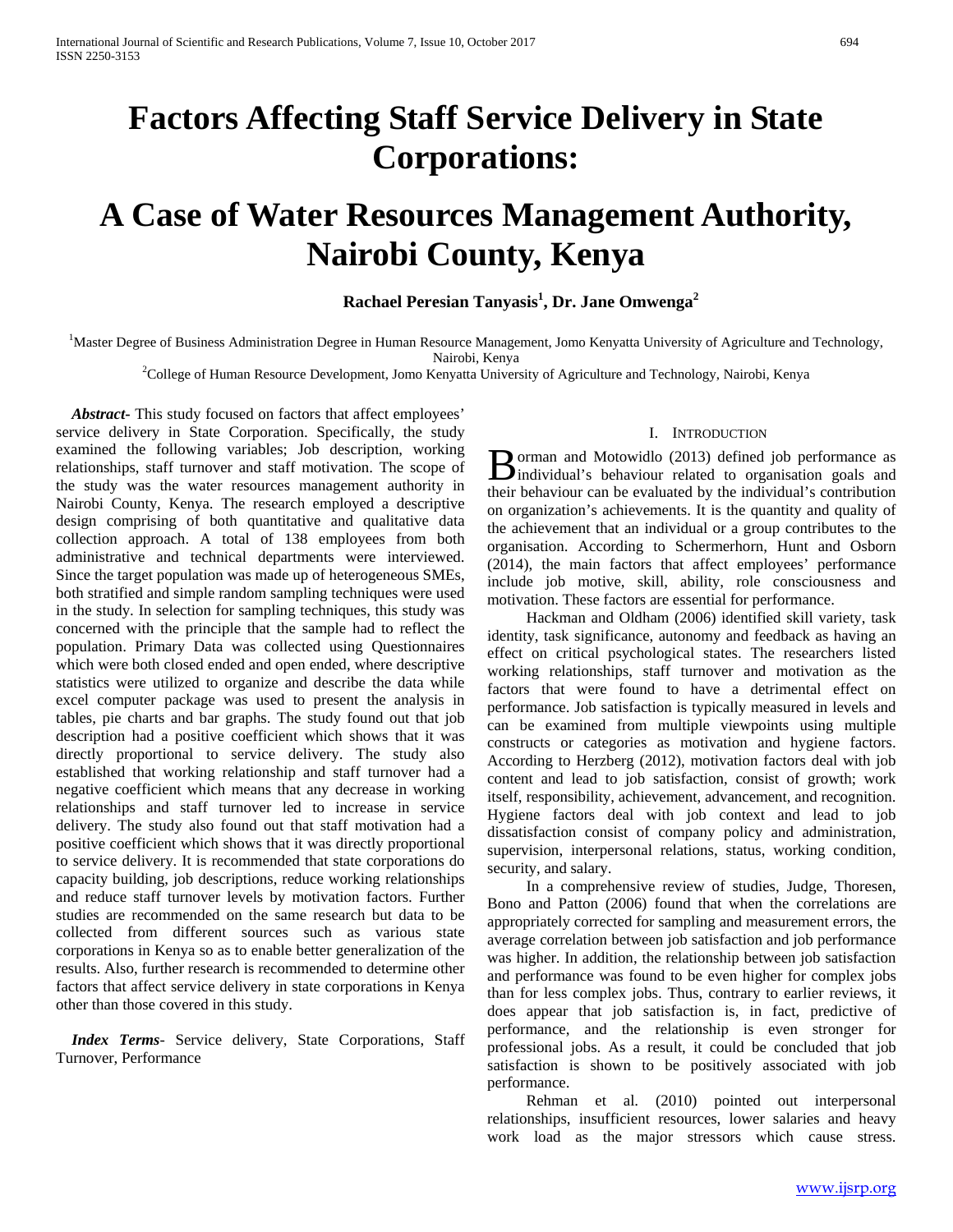Occupational Stress Factsheet, (2006) described the insecurity of job, high workload, time pressure, little control over job, insufficient job resources and understaffing as the sources/causes of stress. Stavroula et al. (2011) provided poor work, poor management and unsatisfied working conditions as the root causes of stress. They emphasized that less the mismatch between work demands and pressure and worker capabilities less will be the stress and vice versa. Less support of colleagues is another source of stress as well.

 Water Resources Management Authority (WRMA) is a state corporation that was established in July 2005 under the provision of the Water Act 2002 of the Laws of Kenya. The Authority is a non-profit, service oriented corporate body under the Ministry of Water and Irrigation. Its mandate is to provide leadership in the management of water resources nationally. It's also subject to the State Corporations Act which guides all state corporations in Kenya (WRMA service charter, 2011). WRMA has been going through a restructuring programme which commenced in the year 2011 (www.wrmor.ke).

 As part of the process, some staff members have been moved to other duty stations, while new ones have been recruited. Regular transfer of staff has greatly affected the work process and caused a lot of stress to employees who have to cope with new work environment and relocate their families. In some cases, the transfers have led to separation of families and reduced income due to deductions in house allowances. This has greatly affected the health of employees leading to increased incidents of stress related ailments. Information available in the public domain is that there has been an increase in the number of job description related sicknesses such as hypertension, high blood pressure and diabetes. This is because the workload in most job descriptions is unrealistic causing stress to the designated employees.

 On the other hand, staff seeking counselling services due to personal and job related issues has also been reported. There has been an increase in the indicators of stress related issues such as absenteeism, work conflict and apathy among staff. There has also been an increase in people seeking to move from their current stations due to what they term as relationship issues with their colleagues or supervisors, mismatch of skills and assigned duties and underutilisation of staff's knowledge and skills and an increase in staff turnover. Some of the main reasons of seeking the service are job related issues ranging from pressure from work and personal issues.

 The general objective of the study was to determine factors affecting staff service delivery at State Corporations, a case of Water Resources Management Authority, Nairobi County, Kenya. The study was guided by the specific objectives of: to determine how job description affects staff service delivery in state corporations, to examine how working relationships affect staff service delivery in state corporations, to determine how staff turnover affects staff service delivery in state corporations and to determine how staff motivation affects staff service delivery in state corporations.

#### II. LITERATURE REVIEW

**2.1 Theoretical Review 2.1.1 Herzberg two Factor Theory** 

 This theory was designed to better explain the factors that affected employee's job attitudes and motivation. Herzberg performed studies including interviews, to determine which factors in employee's work environment caused satisfaction or dissatisfaction. He found that factors causing job satisfaction (motivator factors) were different from those causing dissatisfaction (hygiene factors). Loiseau (2011) argues that there are two distinct human needs influencing employee's motivation and attitude: Physiological needs that can be fulfilled by money for example to purchase food and shelter; and Psychological need to achieve and grow, only fulfilled by activities that cause one to grow.

 Factors determining dissatisfaction include: company policy, supervision, relationship with boss, work condition, salary, and relationship with peers, all of which are external factors while those leading to satisfaction include achievement, recognition, work itself, responsibility, advancement and growth, which are intrinsic factors. Lawler (2011) examined the studies regarding the relationship between satisfaction and performance and found that satisfaction is an indicator of an employee's motivation to come to work, satisfaction influences the motivation to perform a job effectively only very indirectly and that performance can influence satisfaction directly under certain conditions.

#### **2.1.2 Maslow Hierarchy of Needs Theory**

 Maslow's theory of human needs and motivation found that people fulfilled physical, security, social, esteem, and selfactualization needs in an orderly, ascending fashion. Depicted as a closed triangle, this model espoused that individuals may never satisfy all of their needs, especially needs at the highest level. Saleemi (2005) adds that Maslow's theory comprises of five needs: Physiological need (most basic - air, water, sleep, food), safety needs (stability and consistency), love and need to belong (affiliate) needs, self-esteem needs (confidence/ respect) and Self-actualization needs.

 Dennis, Newman and Marshland (2005) researched the relationship between consumer decision in shopping mall and hierarchy of needs. Valacich, Parboteeah and Wells (2007) used Maslow's hierarchy of needs to study the importance of web design elements and user experience, then constructed framework of online consumer's hierarchy of needs. Guo, Vasquez-Parraga, and Wang (2006) used Maslow's hierarchy of needs to explain cross-border transactions of Mexico and the United State and found that the main motivation of Mexican consumers go to shop in United States are (1) product quality, (2) quality of service, (3) fashion and (4) fun.

### **2.1.3 Alderfer's Hierarchy of Motivational Needs (ERG) Theory**

 The ERG theory was propounded by Clayton Alderfer in 1972 as a quick response to the lack of empirical evidence for the hierarchy of motives presented by Maslow in 1970. Notwithstanding, Alderfer's version of the needs theory was built on the ideas of Maslow. ERG theory does not assume a rigid hierarchy where a lower need must be substantially satisfied before one can move on. Alderfer also deals with frustration. That is, if a higher-order need is frustrated, an individual then seeks to increase the satisfaction of a lower-order need.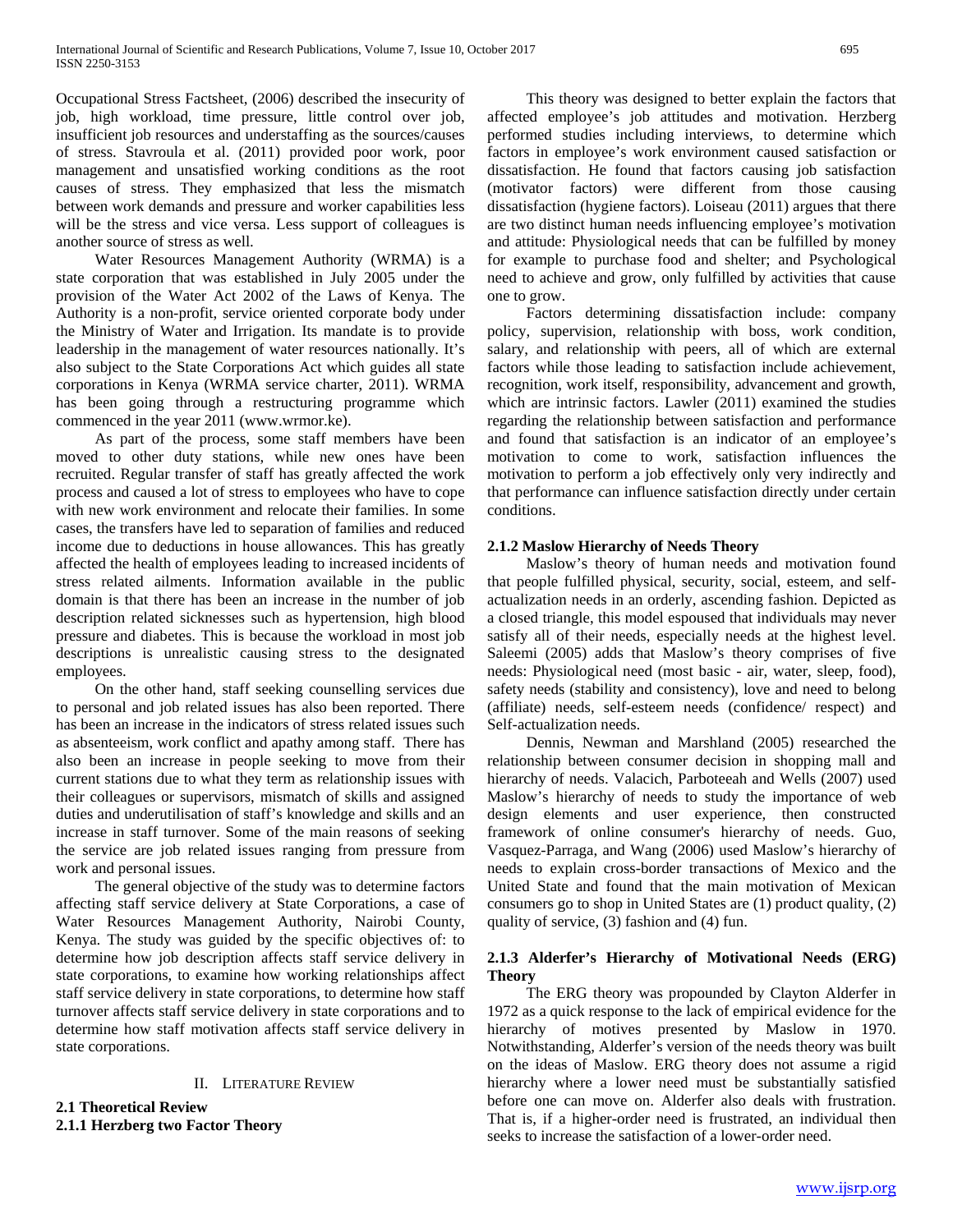Lodhal (2015) argues that ERG theory is based on a threefold conceptualization of human needs: existence, relatedness, and growth (E.R.G.). It does not assume lower-level satisfaction as a prerequisite for the emergence of higher-order needs. It does include propositions relating the impact of higher-order frustration to the strength of lower-order needs. Empirical tests of **2.2 Conceptual Framework**

differential predictions among Maslow's theory, the simple frustration hypothesis, and E.R.G. theory were conducted by a questionnaire study with 110 employees at several job levels from a bank.



 **Independent Variables Dependent Variable Figure 2.1: Conceptual Framework**

## **2.3 Empirical Review and Criticisms 2.3.1 Empirical Review**

 Jun et al. (2006) investigated the effects of TQM practice on employee job satisfaction. They found that employee empowerment, teamwork, and employee compensation had a significant and positive influence on employee job satisfaction, also the improved employee job satisfaction lead to a higher level of employees' organizational loyalty. Another study that also used the concept of TQM practice is the study of Chang et al. (2010) that established that employee job satisfaction can be improved through the inclusion of TQM practices associated with human resources. These practices are employee empowerment, employee compensation, and team-work and management leadership. Beside the studies of the set of factors base on the TQM practices, other studies come up with the set of factors based on the related features of the job.

 According to Ellickson and Logsdon (2011), there are various factors-related job satisfaction, for example pay, fringe benefits, equipment and resources, physical work space, safe working environment, career development opportunities, overall supervisor relation and departmental esprit de corps. In terms of employee job satisfaction, Parvin (2011) has mentioned four dimensions that have a profound impact on employee job satisfaction comprising salary, efficiency in work, fringe supervision, and co-worker relations.

 Turkyilmaz et al. (2011) investigated various studies related to employee job satisfaction and identified main groups. These are: supervisor management; empowerment-participative management; salary, recognition, reward and promotion; teamwork and cooperation; training program, career development; working condition; communication; familyfriendly policy; cooperate culture; compensation; job itself; organization as a whole; emotional exhaustion; performance management; recruitment; demographics; co-worker relations. Although different research brings out different sets, there are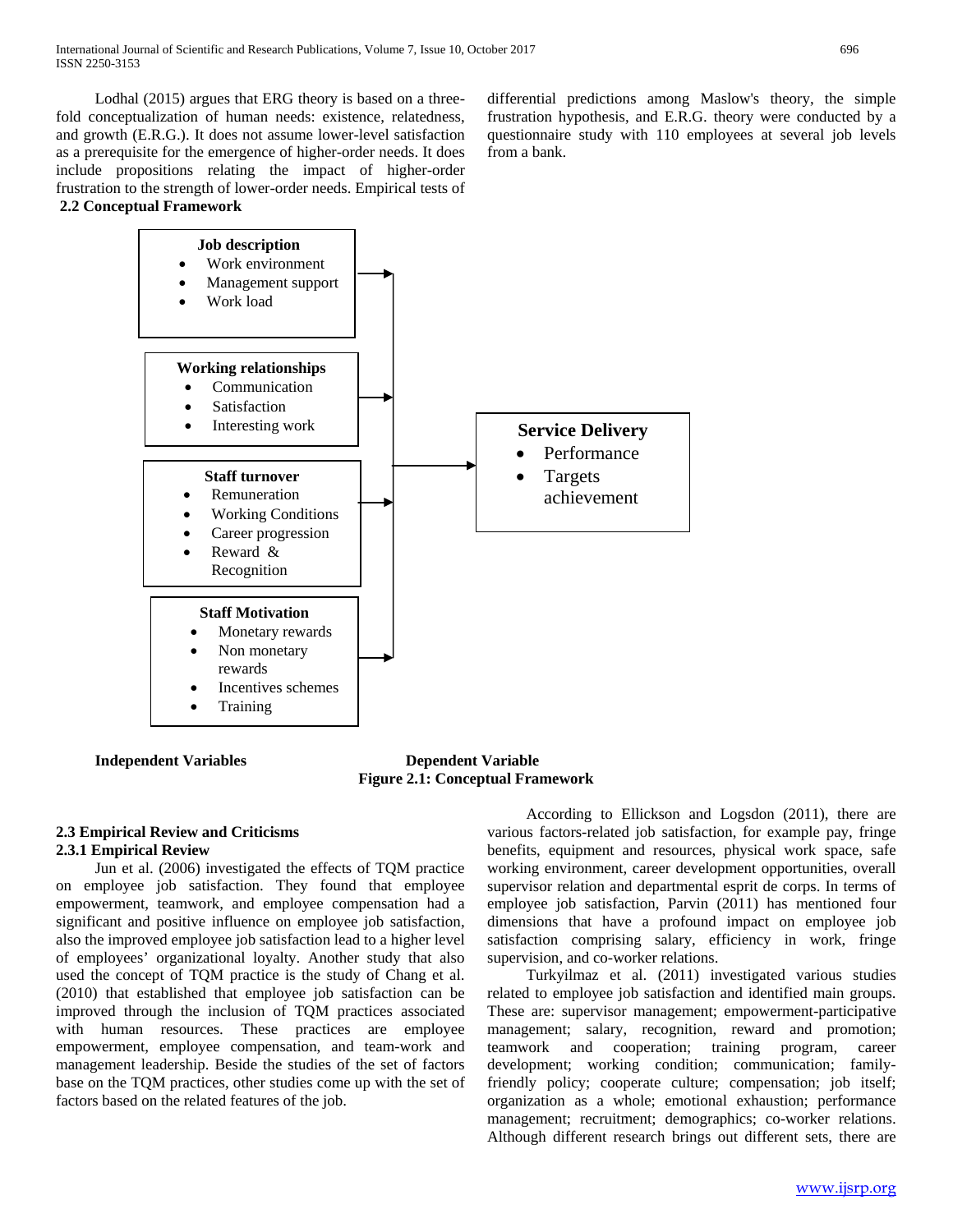still some main elements considered to be crucial factors that appeared on most of the researches. Those factors are believed to have greater impact on job satisfaction. They are: supervisor support, fringe benefits, teamwork, working environment and training.

 Supervisor supportive behaviour has been found to be related to employee job satisfaction (Griffin, Patterson & West, 2011). Fringe benefit is the material and non- material incentives the company offer to its employees to commit them to the company. In other words, fringe benefits are incentives that employees receive in addition to their wages and salaries during active job duty and in addition after retirement (OECD, 2007). Fringe benefit includes three main parts: obvious benefits, foregone labour benefits and hidden benefits (Hayes & Gaskell, 2007).

 According to the result of Artz (2010), fringe benefits are significant and positive determinants of job satisfaction. Fringe benefit is also believed to have a profound impact on employee loyalty. It plays as a motivator factor that helps to improve employee performance and to reduce employee turnover (Kasper et al., 2012). It is suggested that teamwork is a collaborative and shared activity that is directed towards a common goal. Effective teamwork can motivate employees and improve employee performance and self- efficacy.

 This increases motivation and self-efficacy through teamwork can be a source of employee autonomy, significance, bonding with team members and satisfaction (Griffin, Patterson & West, 2011). Working environment includes all the factors about the job such as all the facilities for doing the job, comfortable workplace and ventilation, safety workspace, and the degree of noise. These factors influence employee job satisfaction since employees want a working environment that provides more physical comfort (Ceylan, 2008). When this is provided by the firm, employee job satisfaction increases.

 The relationship between working environment and job satisfaction had been proved by many researchers. It is shown that working environment is a critical factor in determining the level of employee job satisfaction (Chang et al., 2010; Jun et al., 2006). Employee training provides opportunities to employees widen their knowledge and abilities for more efficient teamwork and achieve individual development. Jun et al. (2006) asserts, when workers receive self- development training, the level of their job satisfaction is higher than those without such training.

 When employees attend training programs, they gain selfconfidence of making their jobs, they perceive career development opportunities and they think that their companies make investment in them (Jun et al., 2006). As result of this positive situations, employee job performance increases. Traditionally, employee loyalty meant the ability to stay with the organization in long term. It based on the premise that employee loyalty could be measure by the amount of time one work for the company or organization (Silvestro, 2012). However, as the economic is changing: downsizing, cooperate restructuring had made the definition of employee loyalty change.

 Employee service delivery cannot be measured by the time they are working for the company alone, it need to include the amount of commitment employee makes when they are on the job (Phaneuf, 2013). According to Reichheld (2013), loyalty is the willingness of an employee invests in or sacrifices for the

organization to strengthen a relationship (Reichheld, 2013). Thus, loyalty is characterized by the intention to engage with the organization in long term, which plays a positive role in retention of members in the organization. While job satisfaction mainly focuses on the attitude of employee toward his current job, employee loyalty explores a wider framework, which is employees' attitude toward the organization (Chen, 2006).

 According to Chang et al. (2010), employee job performance is an antecedent to employee loyalty. Some other studies such as Jun et al. (2006) and Arsi et al. (2012) also consistently report a strong relationship between organizational loyalty of employees and employee job satisfaction. Empirical evidence also suggests a positive relationship between employee job satisfaction and loyalty of employees (Fletcher and Williams, 2006). Employees who feel satisfied with their jobs will most likely be more loyal to organization than unsatisfied employees (Kim et al., 2005). Once the employee job satisfaction increased, the degree of organizational loyalty of employee also raised higher. On the other side, once the employee job satisfaction is decreased, it will lead to the decrease of employee loyalty, employee morale and the increase of job turnover. Low job satisfaction could also cause employees to recede from their jobs, seek new jobs, or change their current jobs and careers.

### **2.3.2 Criticisms to Empirical Review**

 The reviewed literature has not been able to address a number of areas and other factors that affect employee service delivery. For instance**,** whenever a group of people is put into a work situation, there's potential for conflict which hamper overall service delivery. People bring to the job differing work habits, ethics, and modes of expression, and differences of opinion are bound to arise. It's not possible to eliminate conflict from a workplace, but establishing clear guidelines for work responsibilities, promotion practices, and scheduling issues can go a long way toward creating a harmonious environment. Periodically reviewing employee responsibilities is necessary to make sure that one or a few employees don't end up doing a disproportionate share of the work. If it turns out that some employees do less than their share on a consistent basis, you can bet the other employees recognize this and have some intense feelings about the situation.

 Intervention is necessary; if the problem is lack of skills, make sure the poorly performing employee gets the training needed. If it's an issue of poor time management or lack of organization, there are plenty of classes available in those skills; offer to pay for them and strongly urge the employee to attend. When personal conflicts do arise, have a policy for resolving them. Provide mediation and counselling opportunities for employees, and make sure they feel comfortable using them. If a conflict becomes serious enough to threaten the harmony and efficiency of the workplace, you may need to require mediation for the parties involved. Finally, keep an eye on the dynamics of different departments. Some may run very smoothly most of the time, while others seem to be in constant conflict. If that happens, you may need to take a good look at the management of the poorly functioning department; your department head may have a management style that invites conflict rather than serving to resolve it.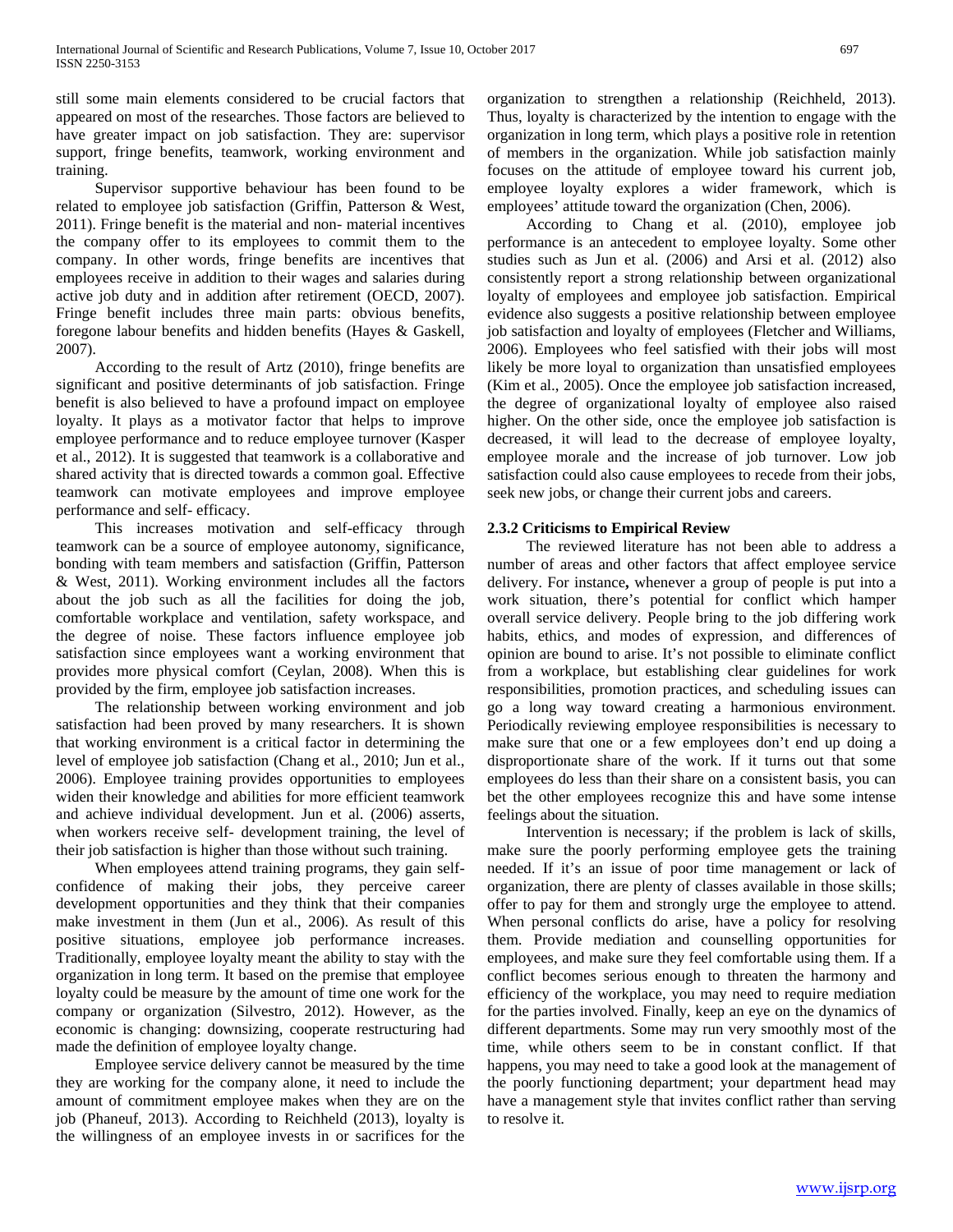Workplace design needs to take into account of a wide range of other necessary factors that may be affecting service delivery. Creating better and higher performing workplace requires an awareness of how workplace impacts behaviour and how behaviour itself drives workplace performance and service delivery. Joroff et al. (2013) argues that in the relationship between work, the workplace and the tools of work, workplace becomes an integral part of work itself. Increasing workplace understanding is built on the recognition that space has different characteristics: it performs different functions and there are different ways people work. People work individually and interact with others and this requires different workplace solutions.

#### III. RESEARCH METHODOLOGY

 The research employed a descriptive design comprising of both quantitative and qualitative data collection approaches. Descriptive research can be either quantitative or qualitative. It can involve collections of quantitative information that can be tabulated along a continuum in numerical form, such as scores on a test or the number of times a person chooses to use a-certain feature of a multimedia program, or it can describe categories of information such as gender or patterns of interaction when using technology in a group situation. Descriptive research also involves gathering data that describe events and then organizes, tabulates, depicts, and describes the data collection (Glass & Hopkins, 2004).

 The target population of the study comprised of 210 Management and staff members of WRMA Nairobi County, Kenya. The target population was distributed in four cadres which are; the Senior Management, Middle Level Management, Officers and Support Staff.

**Table 3.1: Composition of Staff**

| <b>Target population</b> | <b>Size</b> |  |
|--------------------------|-------------|--|
| Senior Managers          | 24          |  |
| Middle managers          | 40          |  |
| <b>Officers</b>          | 78          |  |
| <b>Support Staff</b>     | 68          |  |
| <b>Total</b>             | 210         |  |
| Source: WRMA             |             |  |

 The researcher used Yamane formula to come up with representative sample. The Yamane formula is as follows;

 $n=N/[1+N(\epsilon)^2]$ 

 Where n is the size of the sample, N is the size of the study population while  $\varepsilon$  is the deviation of the sample (error term). Based on Ngechu (2004) argument, the researcher considers confidence level at 95% with 5% error term. Hence, using total population of 210 and error term of 5%, the sample size is as calculated below:

 $n=210/(1+210*(0.05)*(0.05)) = 138$ 

 A representative sample size of 138 was used for this study because of the need to represent the target population in the study and the need to have a well spread representative group across strata. The sample also was enough to represent the salient features of the target population.

 The study applied both probability and non-probability sampling procedures to obtain the number required for the study from WRMA in Nairobi County. The probability sampling which was used was stratified and simple random sampling. From each stratum, simple random sampling was then applied to arrive at 138 out of 210.

 Further, across each stratum, the respondents were distributed as shown in table 3.2:

**Table 3.2: Sample Size**

| <b>Study population</b> | <b>Size</b> | Sample size<br>Ratio=<br>138/210 | Actual<br><b>Respondents</b> |
|-------------------------|-------------|----------------------------------|------------------------------|
| Senior Managers         | 24          | 0.657                            | 16                           |
| Middle managers         | 40          | 0.657                            | 26                           |
| <b>Junior Officers</b>  | 78          | 0.657                            | 51                           |
| <b>Support Staff</b>    | 68          | 0.657                            | 45                           |
| <b>Total</b>            | 210         | 0.657                            | 138                          |

 Both stratified and simple random sampling techniques were used in the study. In selection for sampling techniques, this study was concerned with the principle that the sample had to reflect the population. This technique was used to ensure that the target population is divided into different homogenous strata and each stratum was represented in the sample in a proportion equivalent to its size in the population. From each stratum, simple random sampling was then applied to arrive at 138 out of 210. Simple random sampling was used to ensure that each member of the target population was an equal chance of being included in the sample.

 Questionnaires consisting of structured and non structured questions were used to collect data from the top management; middle level management, officers and support staff of Water Resources Management Authority. The structured questions were used to collect quantitative and qualitative data by analyzing the following variables: Job description, working relationships, staff turnover and staff motivation. The researcher asked for permission to carry out the research from the General Manager, Water Resources Management Authority, Nairobi County, Kenya.

 Primary data for the study was collected by way of selfadministered questionnaires. The questionnaire had two sections: the first section was to seek demographic data of the respondent while the other section focused on the link between job description, working relationships, staff turnover, staff motivation and service delivery. For the lower cadre staff, the researcher administered the questionnaires in person in order to guide the respondents on what would be required of them.

 In order to test validity of data collection instruments, the researcher sampled questionnaires, picked 14 respondents of the target population before the actual research period for a sample study. This helped the researcher to attest how reliable the data collected by the questionnaires would be. To ensure consistency in the data resulting from this study, measures such as isolating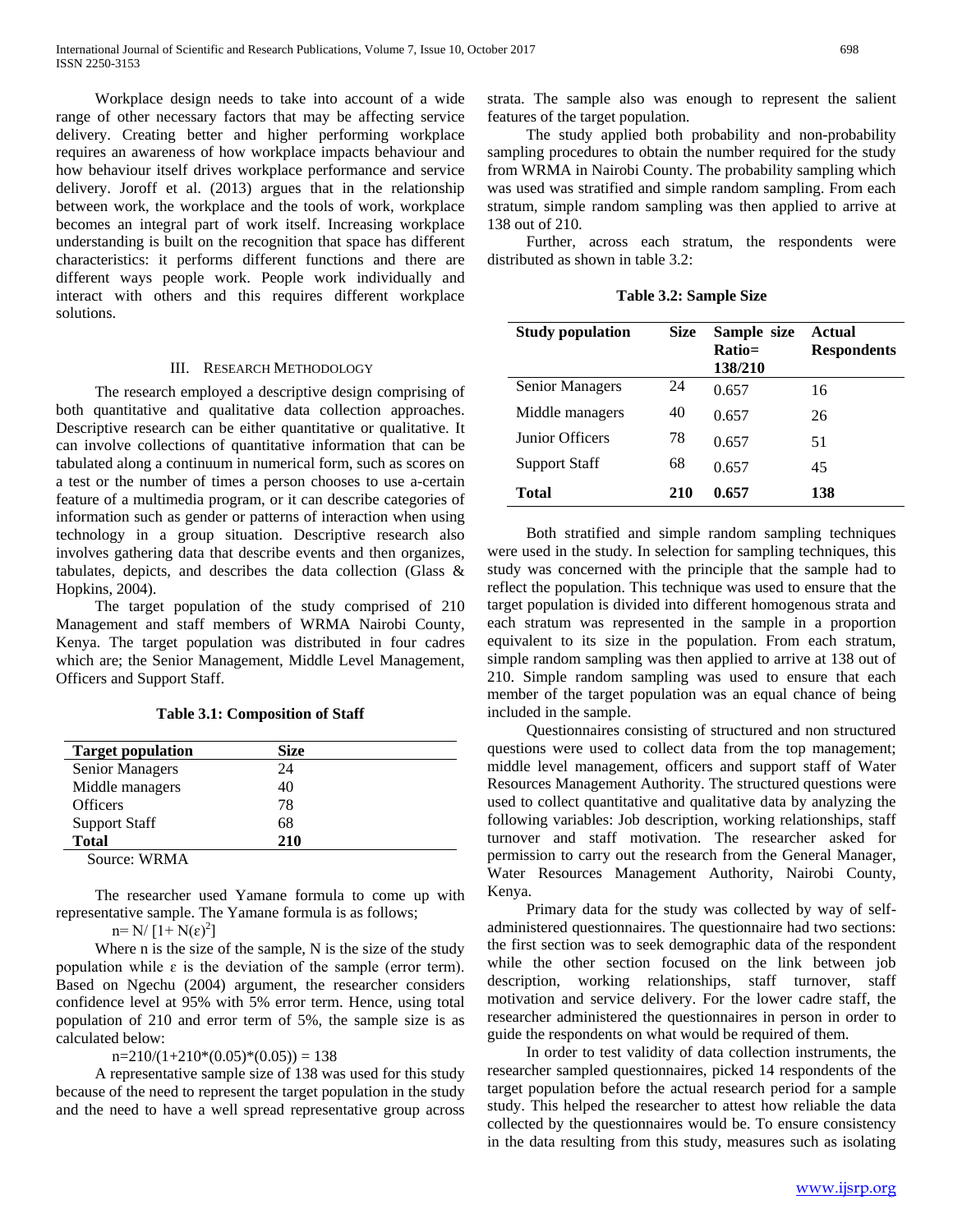respondents to ensure that answers to specific questions are not discussed were employed during data collection to limit interference with the integrity of the results. In this study, reliability of the data was ascertained by pre-testing the questionnaire with a selected sample of employees from WRMA to avert biasness.

 The initial phase of analysis involved coding of the raw data into an orderly sequence of information in the form of tables. Content analysis was performed on the data to allow for in-depth understanding of the issues in the case. Nachmias and Nachmias (2006) noted that content analysis is a technique for making inferences by systematically and objectively identifying specified characteristics of messages and using the same approach to relate to trends. The data obtained after performing content analysis was cleaned and interpreted to form useful information. In this study, data was analysed using mean, frequencies and standard deviation.

 According to Miller (2011), descriptive statistics is used to describe collected data. In this study, the objective data categorization methodologies were used to isolate and highlight relevant trends. Averages, dispersion frequencies and percentages accurately served this purpose. There was further processing for presentation of results in a variety of tables, graphs and charts using Ms Excel. Conclusions were then drawn from the findings and recommendations made.

#### IV. SUMMARY OF FINDINGS, POLICY RECOMMENDATIONS AND AREAS FOR FURTHER RESEARCH

#### 4.1 **Summary of Findings**

### **4.1.1 Gender Category**

 A total number of 45 female and 93 male water resource management authority staff of Nairobi County was sampled. This represents a gender sample percentage of 32.6% and.67.4% respectfully. The third gender rule was factored and therefore the sample is thus sufficient as the views of both sexes are captured in the research.

#### **4.1.2 Age category**

 The study established that the water resource management authority employs officers of the age of 18 years and above. The finding shows that WRMA has more officers in the 46-60 years age bracket (39.9%) while 23.2% are in the age bracket of 18-30 an indicator that few youthful staff has been employed in the recent past.

#### **4.1.3 Management level**

 The study requested the respondent to indicate their management level in the organization. From the study findings, majority of the respondents as shown by 37.0% percent were in the junior officer management level, 32.6 percent were support staff management level, 18.8% percent of the respondents were middle level managers. These findings depict that all the management levels in the water resource management authority were captured in this study.

#### **4.1.4 Length of service**

 The respondents were requested to state the years they had worked with WRMA .The results showed that most officers had worked for 10 years (29.2%) and 6.6% had worked for four years. On average the staff had worked for 8 years this is an indicator that WRMA has been doing minimal recruitment of the staff which can be attributed to low staff turnover

#### **4.1.5 Regression analysis**

 This section presents a discussion of the results of inferential statistics. The researcher conducted a multiple regression analysis so as to investigate the factors affecting service delivery in state corporations in Kenya: a case study of Water Resource Management Authority. The researcher applied the statistical package SPSS version 21 to code, enter and compute the measurements of the multiple regressions for the study. Findings are presented in the following tables

#### **Table 4.1: Results of regression of service delivery (SD) and its determinants**

| <b>Predictor variable</b>            | <b>Coefficients</b> | <b>P-value</b> |
|--------------------------------------|---------------------|----------------|
| (Constant)                           | 48.857              | $\theta$       |
| job description(JD)                  | 0.236               | 0.022          |
| Working relationship (WR)            | $-0.084$            | 0.517          |
| Staff turnover (ST)                  | $-0.504$            | 0.0            |
| Staff motivation (SM)                | 0.673               |                |
| $R^2$ = 0.372 Adjusted $R^2$ = 0.353 |                     |                |

The estimated equation is  $SD = 48.857 + 0.236JD - 0.084$  WR-0.504ST+0.673Sm

### **4.1.6 Factors affecting staff service delivery at State Corporations**

 The main objective of the study was to determine factors affecting staff service delivery at state corporations. The research found out that job description, staff motivation, Staff turnover and working relationship affect service delivery. Considering the service delivery and independent variables, table 3 indicates that 35.3% of variation in service delivery is explained by job description, staff motivation, Staff turnover and working relationship.

 Job description was found to have a positive coefficient which shows that it was directly proportional to service delivery. This means that an increase in any of job description led to better service delivery. It also means that a decrease of job description led to poor service delivery. The study found out that working relationship had a negative coefficient, which means that any decrease in working relationship, led to increase in service delivery and an increase in working relationship led to a decrease in service delivery.

 It was established that staff turnover had a negative coefficient, which means that any decrease in staff turnover led to increase in service delivery. It also means that an increase of staff turnover would lead to a decrease in service delivery. The study found out that staff motivation had a positive coefficient which shows that it was directly proportional to service delivery. This means that an increase in staff motivation led to better service delivery. It also means that a decrease in staff motivation would lead to poor service delivery.

### **4.2 Recommendations**

 It is recommended that capacity building on service delivery be done to organizations especially to state corporations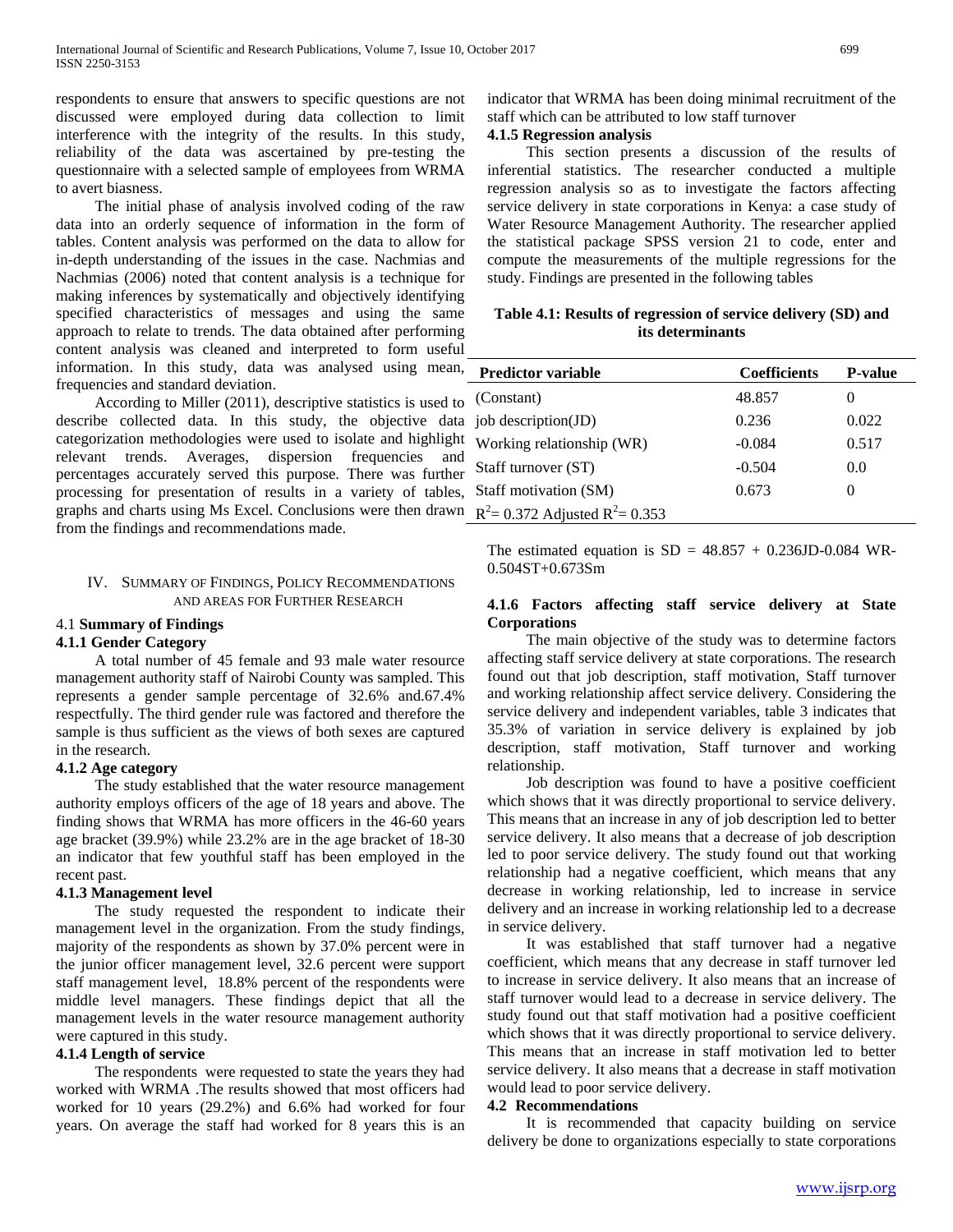in Kenya both existing and upcoming. This is because service delivery is an integral part of any organization and this will help in ensuring overall performance of the organizations. It is also recommended that WRMA should enrich job descriptions to its members of staff in order to improve service delivery.

 WRMA should find a way of reducing working relationships in the organization in order to achieve better results. WRMA should work towards reducing the level of staff turnover in order to increase service delivery. Further, WRMA should implement the outcome of this study by increasing staff motivation in order to improve service delivery.

#### **4.3 Areas for Further Studies**

 The same research could be done but data be collected from different sources. This could include various state corporations in Kenya so as to enable better generalization of the results. Another research study could also be carried out to determine other factors that affect service delivery in state corporations in Kenya other than those covered in this study.

#### **REFERENCES**

- [1] Allen, R., J. (2013). Human stress: Its nature and control. Burgess.
- [2] Borman, W., C. & Motowidlo, S., J. (2007). Task performance and contextual performance: The meaning for personnel selection research. *Human performance*, *10*(2), 99-109.
- [3] Bryman, A. (2006). Integrating quantitative and qualitative research: how is it done? *Qualitative research*, *6* (1), 97-113.
- [4] Campbell, J., P. McCloy, R., A. Oppler, S., H. & Sager, C., E. (2013). A theory of performance. *Personnel selection in organizations*, *3570*.
- [5] Caputo, J., S. (1991). Stress and burnout in library service. Oryx Pr.
- [6] Cole, G., A. (2012). *Management theory and practice*. Cengage Learning EMEA.
- [7] Concha, A. (2009). The impact of role stress on workers' behaviour through job satisfaction and organizational commitment. *International Journal of Psychology*, *44*(3), 187-194.
- [8] Cooper, C., L. Liukkonen, P. & Cartwright, S. (2006). Stress prevention in the workplace. *Assessing the costs*.
- [9] Cooper, C., L. & Marshall, J. (2006). Occupational sources of stress: A review of the literature relating to coronary heart disease and mental ill health. *Journal of occupational psychology*, *49*(1), 11-28.
- [10] DeFrank, R., S. & Ivancevich, J., M. (2008). Stress on the job: An executive update. *The Academy of Management Executive*, *12*(3), 55-66.
- [11] Dyck, D. (2011). The toxic workplace. *Benefits Canada*, *25*(3), 52.
- [12] European Commission. (2009). Guidance on Work-related Stress: Spice of Life or Kiss of Death? OOPEC.
- [13] Gachare, J., W. (2010). *Occupational stress in management consulting firms in Nairobi* (Doctoral dissertation, University of Nairobi).
- [14] Gichohi, R., W. (2009). A study of the relationship between job satisfaction and stress at the government press in Kenya (Doctoral dissertation).
- [15] Gitonga, D., W. (2011). Relationship between occupational stress and job satisfaction at Kenya Customs administration (Doctoral dissertation, University of Nairobi).
- [16] Hackman, J., R. & Oldham, G. R. (2006). Motivation through the design of work: Test of a theory. *Organizational behavior and human performance*, *16*(2), 250-279.
- [17] Hodgetts, R., M. & Hegar, K., W. (1990). *Modern human relations at work*. Hinsdale, IL: Dryden Press.
- [18] Hogan, J. (2006). Personality and job performance. *Human Performance*, *11*(2-3), 125-127.
- [19] Ilgen, D., R. & Klein, H., J. (1988). Individual motivation and performance: Cognitive influences on effort and choice. *Productivity in organizations: New perspectives from industrial and organizational psychology*, 143-176.
- [20] Ilgen, D., R. & Pulakos, E., D. (1999). The Changing Nature of Performance: Implications for Staffing, Motivation, and Development. Frontiers of Industrial and Organizational Psychology. Jossey-Bass Inc., Publishers, 350 Sansome Street, San Francisco, CA 94104.
- [21] Irvine, D., M. & Evans, M., G. (2005). Job satisfaction and turnover among nurses: integrating research findings across studies. *Nursing research*, *44*(4), 246-253.
- [22] Jamal, M. (2007). Job stress and job performance controversy revisited: An empirical examination in two countries. *International journal of stress management*, *14*(2), 175.
- [23] Jones, G., R. (2010). *Organizational theory, design, and change*. Upper Saddle River: Pearson.
- [24] Kelly, S., D. Kravitz, C. & Honkins, M. (2004). Neural correlates of bimodal speech and gesture comprehension. *Brain and language*, *89*(1), 253-260.
- [25] Kessler, R., C. (2001). The effects of stressful life events on depression.
- [26] Lindsay, P., H. & Norman, D., A. (2007). Human information processing: An introduction to psychology. Academic Press.
- [27] Locke, E., A. & Latham, G., P. (2014). *A theory of goal setting & task performance*. Prentice- Hall, Inc.
- [28] Noer, D., M. (2005). Leadership in an Age of Layoffs. In *Human Resource Management im Umbruch* (pp. 127-137). Gabler Verlag.
- [29] Pantang, W. (2007). Effect of Self-Efficacy and Goal Setting on Performance of Jean Factory's Employee. *Unpublished master's thesis). Thammasart University, Bangkok, Thailand. (In Thai)*.
- [30] Rehman, S. Khan, M., A, Afzal, H. Akhter, W., & Ali, I. (2010). Stress in banker's life: demands-control model as predictors of employee's activity participation. *African Journal of Business Management*, *4*(9), 1679.
- [31] Richard, B. (2005). *Coping with stress in a changing world*. McGraw-Hill Humanities/Social Sciences/Languages.
- [32] Siegrist, J. (2008). Adverse health effects of effort-reward imbalance at work. *Theories of organizational stress*, 190-204.
- [33] Walker Jr, O. C., Churchill Jr, G. A., & Ford, N. M. (2005). Organizational determinants
- [34] of the industrial salesman's role conflict and ambiguity. *The Journal of Marketing*, 32-39.
- [35] Worley, J. A., Vassar, M., Wheeler, D. L., & Barnes, L. L. (2008). Factor structure of scores from the maslach burnout inventory a review and meta-analysis of 45 exploratory and confirmatory factoranalytic studies. *Educational and Psychological Measurement*, *68*(5), 797- 823.

#### **AUTHORS**

**First Author** – Rachael Peresian Tanyasis, Master Degree of Business Administration Degree in Human Resource Management, Jomo Kenyatta University of Agriculture and Technology, Nairobi, Kenya

**Second Author** – Dr. Jane Omwenga, College of Human Resource Development, Jomo Kenyatta University of Agriculture and Technology, Nairobi, Kenya